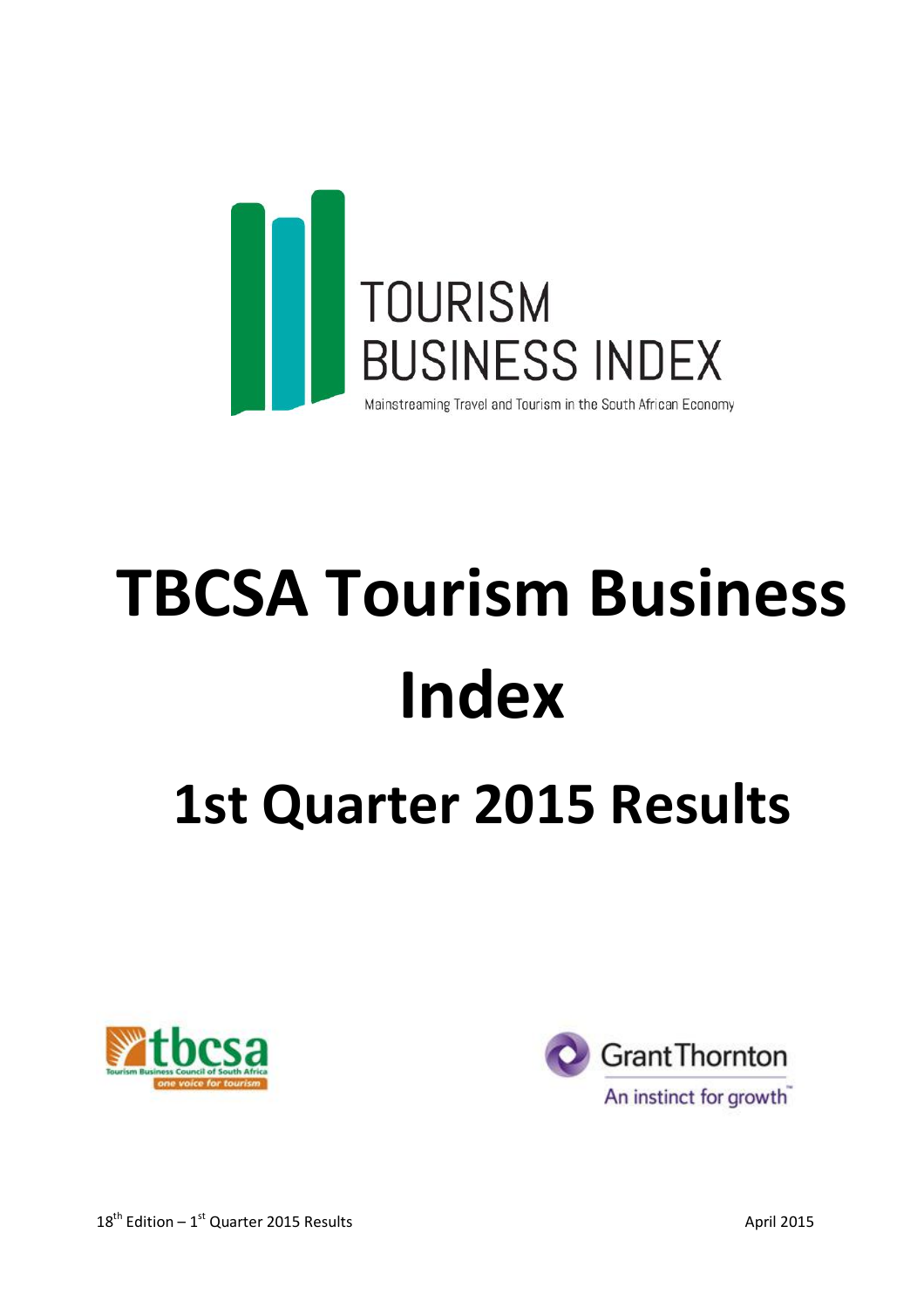# **Table of Contents**

# **Contents**

| $\mathbf{1}$ . |  |
|----------------|--|
| 2.             |  |
|                |  |
|                |  |
|                |  |
|                |  |
| 3.             |  |
|                |  |
|                |  |
|                |  |
| 4.             |  |
|                |  |
|                |  |
|                |  |
|                |  |
| 5.             |  |
| 6.             |  |

Note: The first two surveys in 2010 were pilot surveys which did not follow exact quarters. They each covered 3 months from May to July 2010, then August to October 2010, while the last survey of 2010 covered the last quarter, i.e. October to December. October was therefore included in two indices. From the first official edition in 2011 onwards, only regular quarters are covered.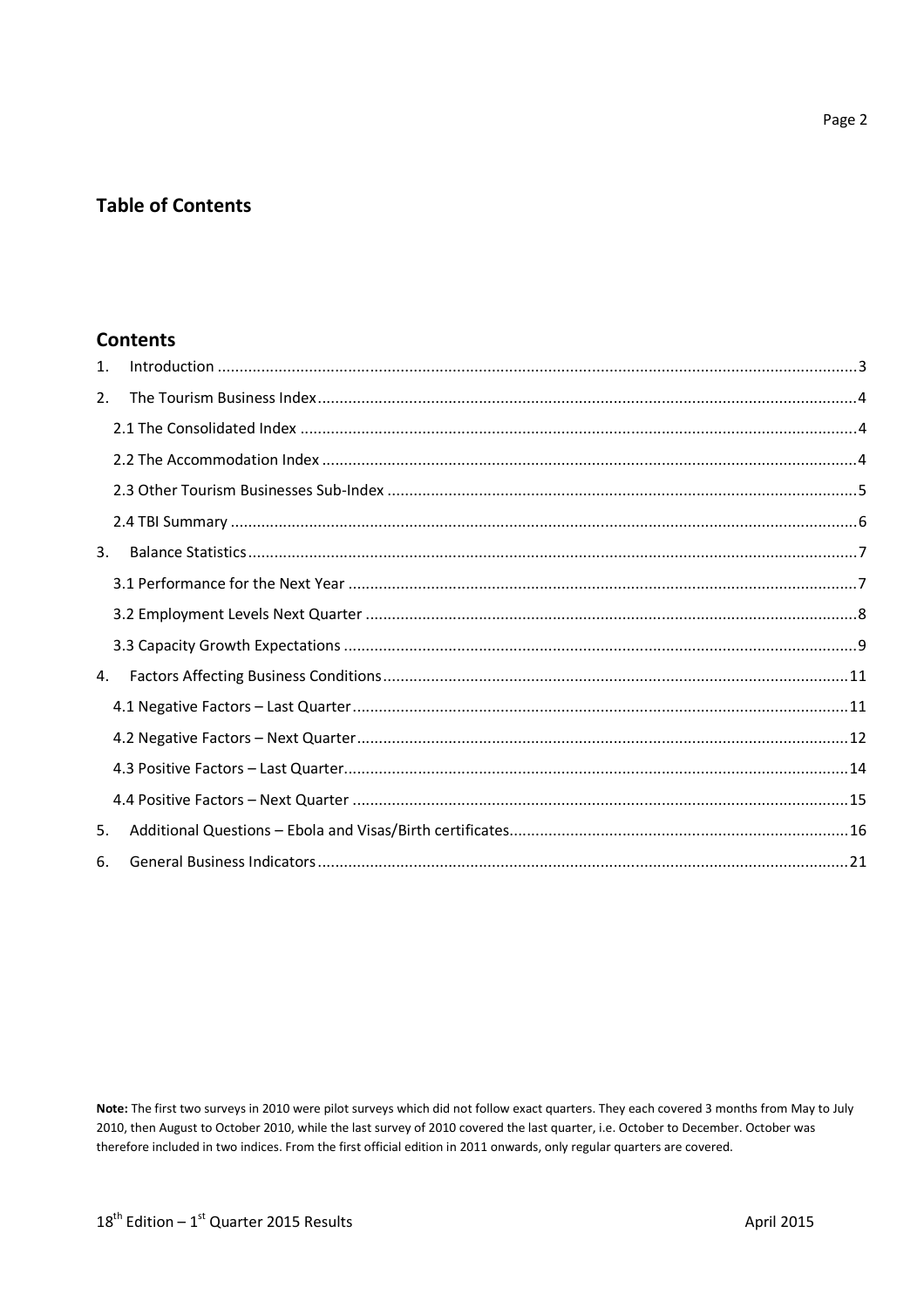# TBCSA Tourism Business Index

#### 1. Introduction

The Tourism Business Index ("TBI") is an initiative of the Tourism Business Council of South Africa ("TBCSA") and is compiled by Grant Thornton.

The TBI provides an indication of the current and likely future performance of businesses operating within the Tourism Sector in South Africa. It profiles the industry and positions it as an important component of the South African economy.

The index is produced quarterly. The information for the TBI is collected through an online survey of tourism businesses completed after the end of the quarter.

The first official edition of the TBI was released on the  $18^{th}$  of January 2011.

The overall tourism index includes accommodation operators and responses from tour operators, coach operators, vehicle rental companies, airlines, travel agents, retail outlets, forex traders, conference venues and attractions. Two sub-indices are produced; "Accommodation" and "Other Tourism Businesses"

#### What is a Business Index?

The purpose of the TBI is to provide individual tourism businesses with regular, up-to-date information on the performance of tourism businesses, including the outlook for performance over the next three months. It therefore tracks actual recent business performance in the sector and is an indicator of prospects for short-term future performance.

It is a business index that focuses on the performance and profitability of businesses operating in the sector, as oppose to a sector performance index. While in many instances the subtle distinction between the two approaches would not manifest in different results, in certain circumstances, they may be different. For example, if there is significant over-capacity in the industry, business performance can be weak, while the industry could be experiencing strong growth and making an increasing contribution to GDP.

As the TBI tracks and forecasts tourism business performance, it is not separated into domestic and foreign tourism. Many tourism businesses host or handle both inbound and domestic tourists and therefore demand and characteristics in both major markets are inextricably linked to business performance.

The information is designed to help individual businesses and policy and strategy makers, understand the current tourism operating environment and plan for the likely future tourism industry environment.

ABOUT THE TOURISM BUSINESS COUNCIL OF SOUTH AFRICA: The Tourism Business Council of South Africa ("TBCSA") is a member-based, private organisation. We lobby the public sector on behalf of business, facilitate specific industry programmes such as the TBI, monitor industry developments and seek to ensure that the industry is unified and speaks with one voice when engaging stakeholders on macroeconomic issues affecting the sector.

Associations affiliated to the TBCSA are: Afrikaanse Handelsinstituut (AHI), Airlines Association of Southern Africa (AASA), Association of Southern African Travel Agents (ASATA), Board of Airline Representatives of South Africa (BARSA), Exhibition& Event Association of Southern Africa (EXSA), Federated Hospitality Association of South Africa (FEDHASA), National Accommodation Association of South Africa (NAA-SA), Professional Hunters Association of South Africa (PHASA), South African Chefs Association (SACA), Southern African Association for the Conference Industry (SAACI), Southern African Bus Operators' Association (SABOA), Southern Africa Tourism Services Association (SATSA), Southern African Vehicle Rental Association (SAVRALA), South African Youth Travel Confederation (SAYTC), Vacation Ownership Association of South Africa (VOASA),

ABOUT GRANT THORNTON SOUTH AFRICA: Grant Thornton South Africa is a member firm of Grant Thornton International. We are leaders in our chosen markets, providing assurance, tax and specialist business advice to dynamic organisations – listed companies, large privately held businesses and the public sector. One of our global industry sector specialisations is hospitality and tourism and the South African firm is a leader in this arena with more than 25 years of experience delivering professional services to these industries. Grant Thornton was a founder member of the TBCSA.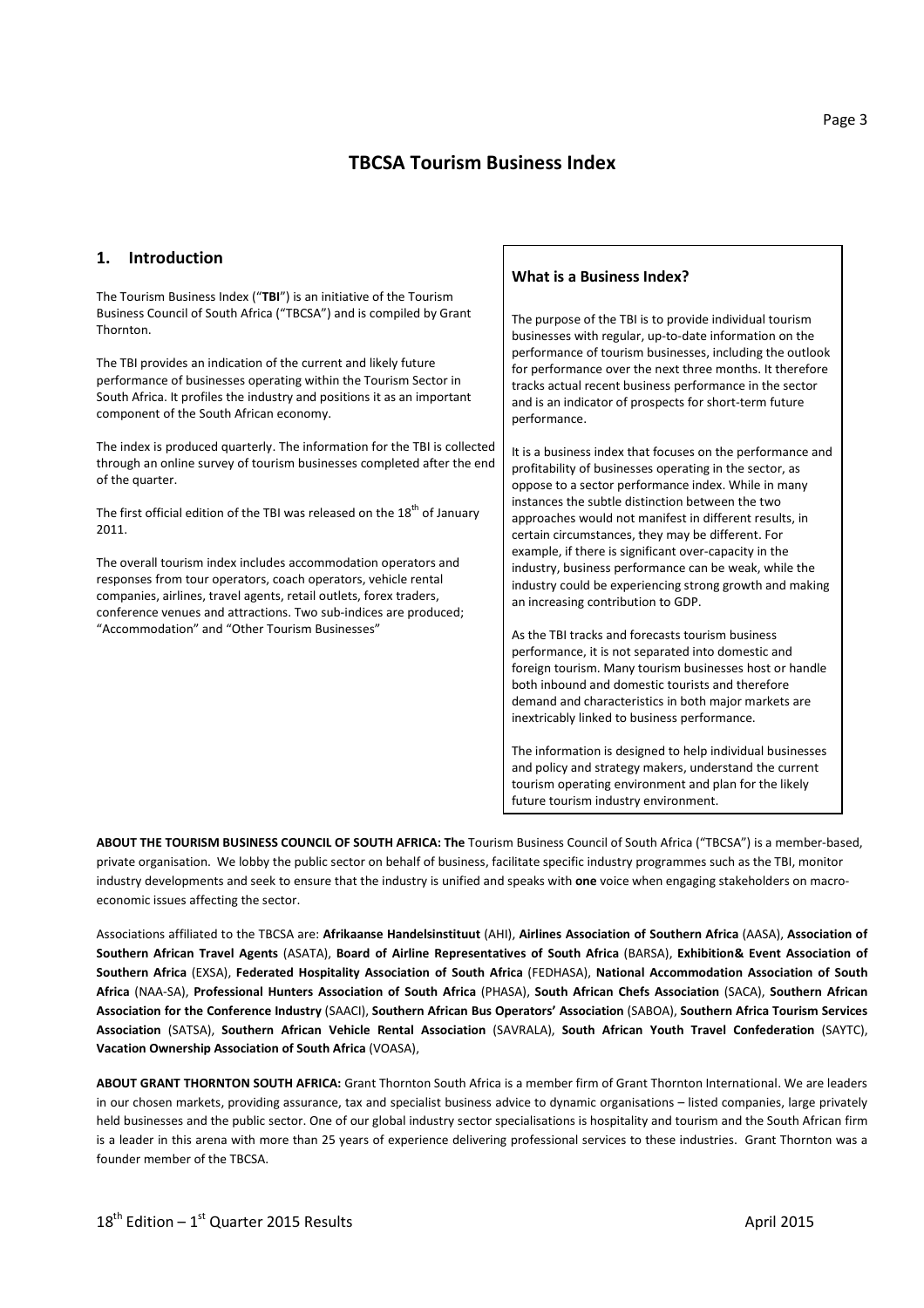# TBCSA Tourism Business Index

# 2. The Tourism Business Index

#### 2.1 The Consolidated Index



• Overall, the Tourism Industry performed basically at a normal level recording an index of 99,9 for Q1 2015 only slightly lower than the forecast 102,4. Business performance next quarter reflects a slightly more pessimistic outlook recording a just below normal level of 97,3.

# 2.2 The Accommodation Index

- When delving into the detail for this past quarter, the Accommodation Sector experienced better than normal business performance (110,2 compared to the forecast 101,9) whereas Other Tourism Businesses performed somewhat less than normal at 92,1 compared to the forecast 102,7.
- The Accommodation Sector remains neutral on outlook; expecting almost normal business performance for Q2 2015 (102,7).

# What is Normal?

The reported changes or expected changes in demand and profitability are expressed relative to the expected normal levels of business for the relevant period. Normal is defined as "the level of acceptable business performance in line with the realistic long term average performance you would hope to achieve, or the long term average historical performance experienced, during this quarter, i.e. taking seasonal variances into account".

Normal is then calibrated to an index of 100. When the index shows Performance or Prospects at higher than 100, this indicates better than normal performance, while below 100 indicates worse than normal performance.

 If all business surveyed indicate a significantly better than normal performance across all dimensions covered, the index could register a maximum high of 200, while significantly poor performance for all businesses would result in an index of 0.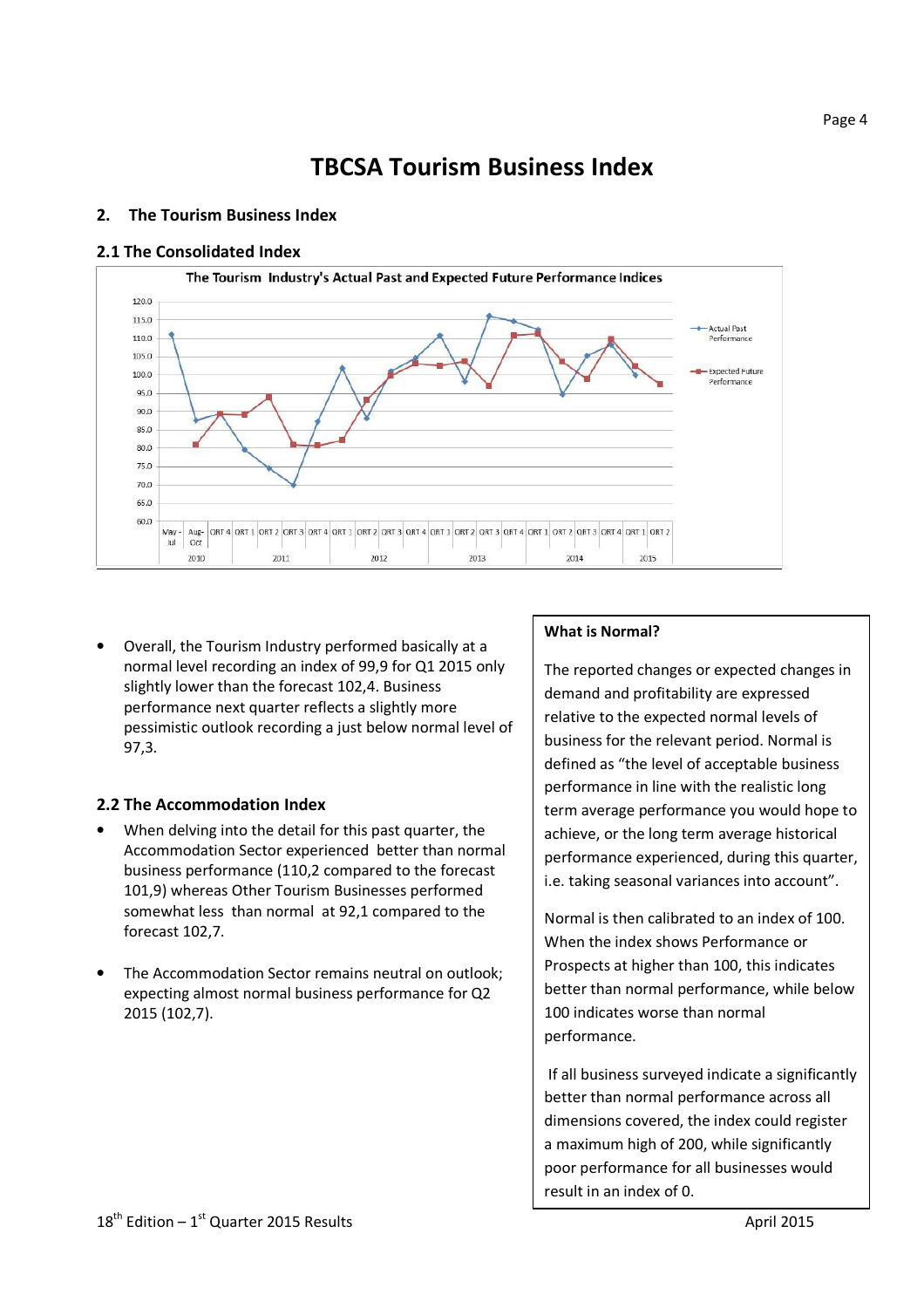#### Accommodation Index



# 2.3 Other Tourism Businesses Sub-Index

Other Tourism Businesses forecast an ongoing somewhat lower than normal business performance for Q2 2015, with an index of 93,2 similar to the 92,1 actual of the last quarter.



# Other Tourism Business Sub Index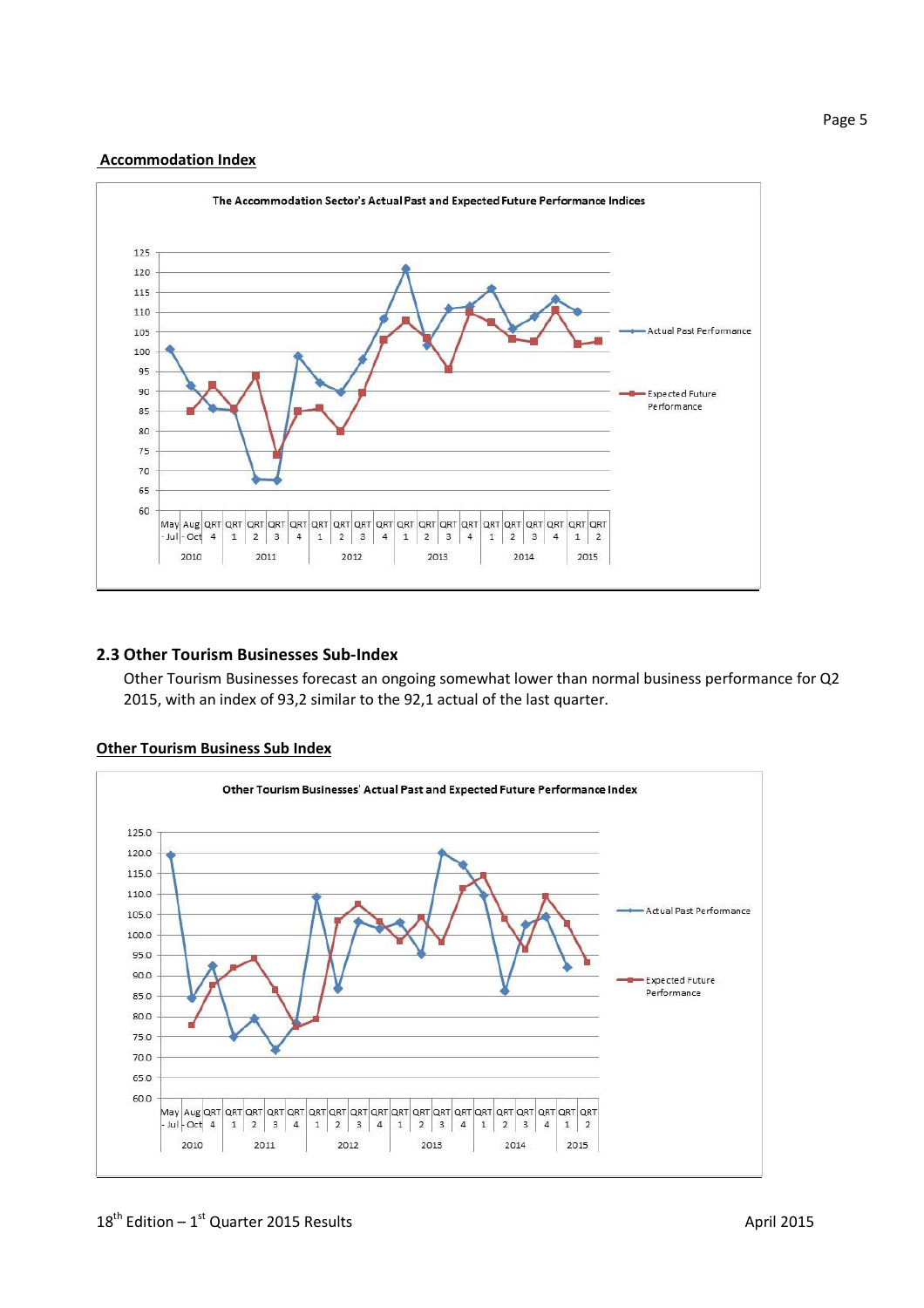# 2.4 TBI Summary

|      |                         | <b>Overall</b> |                 | Accommodation |                 | Other         |                 |
|------|-------------------------|----------------|-----------------|---------------|-----------------|---------------|-----------------|
|      |                         | <b>Actual</b>  | <b>Forecast</b> | <b>Actual</b> | <b>Forecast</b> | <b>Actual</b> | <b>Forecast</b> |
|      | 1 <sup>st</sup> Quarter | 79.6           | 89.1            | 85.3          | 85.5            | 75.1          | 91.9            |
| 2011 | 2 <sup>nd</sup> Quarter | 74.5           | 94.1            | 67.8          | 94.0            | 79.6          | 94.1            |
|      | 3rd Quarter             | 70.0           | 81.0            | 67.7          | 73.9            | 71.8          | 86.4            |
|      | 4 <sup>th</sup> Quarter | 87.3           | 80.7            | 98.9          | 84.9            | 78.3          | 77.4            |
|      | 1 <sup>st</sup> Quarter | 101.9          | 82.2            | 92.2          | 85.8            | 109.3         | 79.4            |
| 2012 | 2 <sup>nd</sup> Quarter | 88.2           | 93.2            | 89.9          | 79.8            | 86.9          | 103.5           |
|      | 3rd Quarter             | 101.0          | 99.8            | 98.1          | 89.6            | 103.3         | 107.6           |
|      | 4 <sup>th</sup> Quarter | 104.6          | 103.1           | 108.4         | 103.1           | 101.6         | 103.2           |
|      | 1 <sup>st</sup> Quarter | 110.8          | 102.5           | 120.9         | 107.8           | 103.1         | 98.4            |
| 2013 | 2 <sup>nd</sup> Quarter | 98.2           | 103.8           | 101.7         | 103.4           | 95.4          | 104.2           |
|      | 3rd Quarter             | 116.1          | 97.0            | 110.8         | 95.5            | 120.0         | 98.1            |
|      | $4th$ Quarter           | 114.6          | 110.8           | 111.4         | 110.0           | 117.2         | 111.4           |
| 2014 | 1 <sup>st</sup> Quarter | 112.4          | 111.3           | 116.1         | 107.3           | 109.6         | 114.4           |
|      | 2 <sup>nd</sup> Quarter | 94.7           | 103.6           | 105.8         | 103.2           | 86.2          | 103.8           |
|      | 3rd Quarter             | 105.3          | 98.9            | 108.9         | 102.4           | 102.5         | 96.3            |
|      | 4 <sup>th</sup> Quarter | 108.3          | 109.8           | 113.3         | 110.4           | 104.4         | 109.4           |
| 2015 | $1st$ Quarter           | 99.9           | 102.4           | 110.2         | 101.9           | 92.1          | 102.7           |
|      | 2 <sup>nd</sup> Quarter |                | 97.3            |               | 102.7           |               | 93.2            |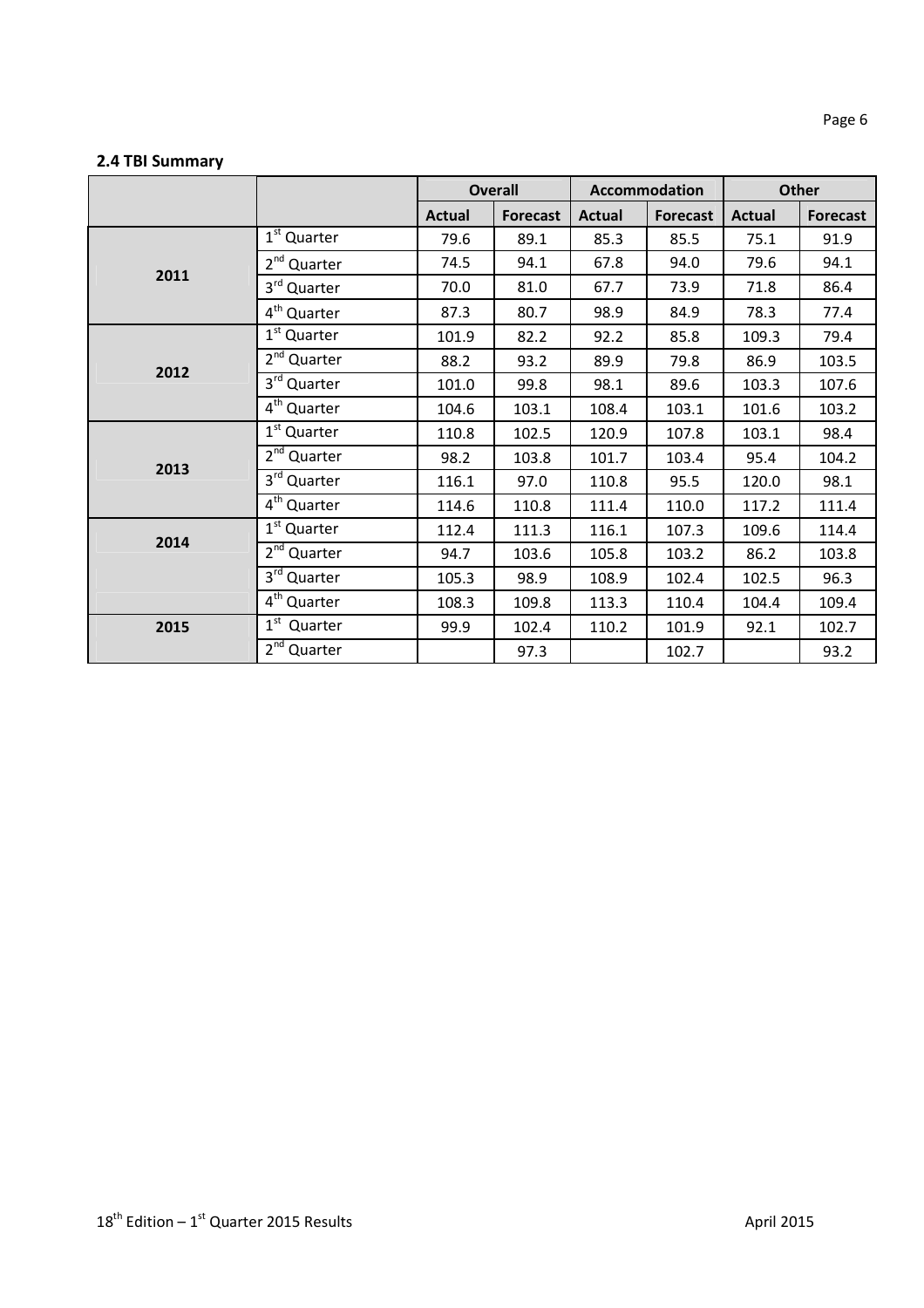## 3. Balance Statistics

#### 3.1 Performance for the Next Year

When looking at expected performance for the next year, the Accommodation Sector records a strong balance statistic of +36,7% with only 3,5% of respondents expecting less than normal business performance next year and 40,2% of respondents expecting better than normal business performance –similar strong optimism was only seen once before in Q1 2014. Other Tourism Businesses on the other hand are less optimistic about the future with a balance statistic of +5,0% with 27,5% of respondents expecting less than normal business performance and 30,2% of respondents expecting better than normal business performance. This weaker outlook amongst other tourism businesses has not been recorded since 2011 indicating a turn towards a somewhat more pessimistic outlook for the future.

#### The Balance Statistic

Results from qualitative questions are provided in the form of a "balance" statistic. This is the difference between the percentages of positive and negative responses. A balance for each question is calculated by deducting the percentage of negative replies from the percentage of positive answers given to each question. The final value is a single figure, with a minus representing an overall negative outlook or performance and a positive figure an overall positive outlook or performance.

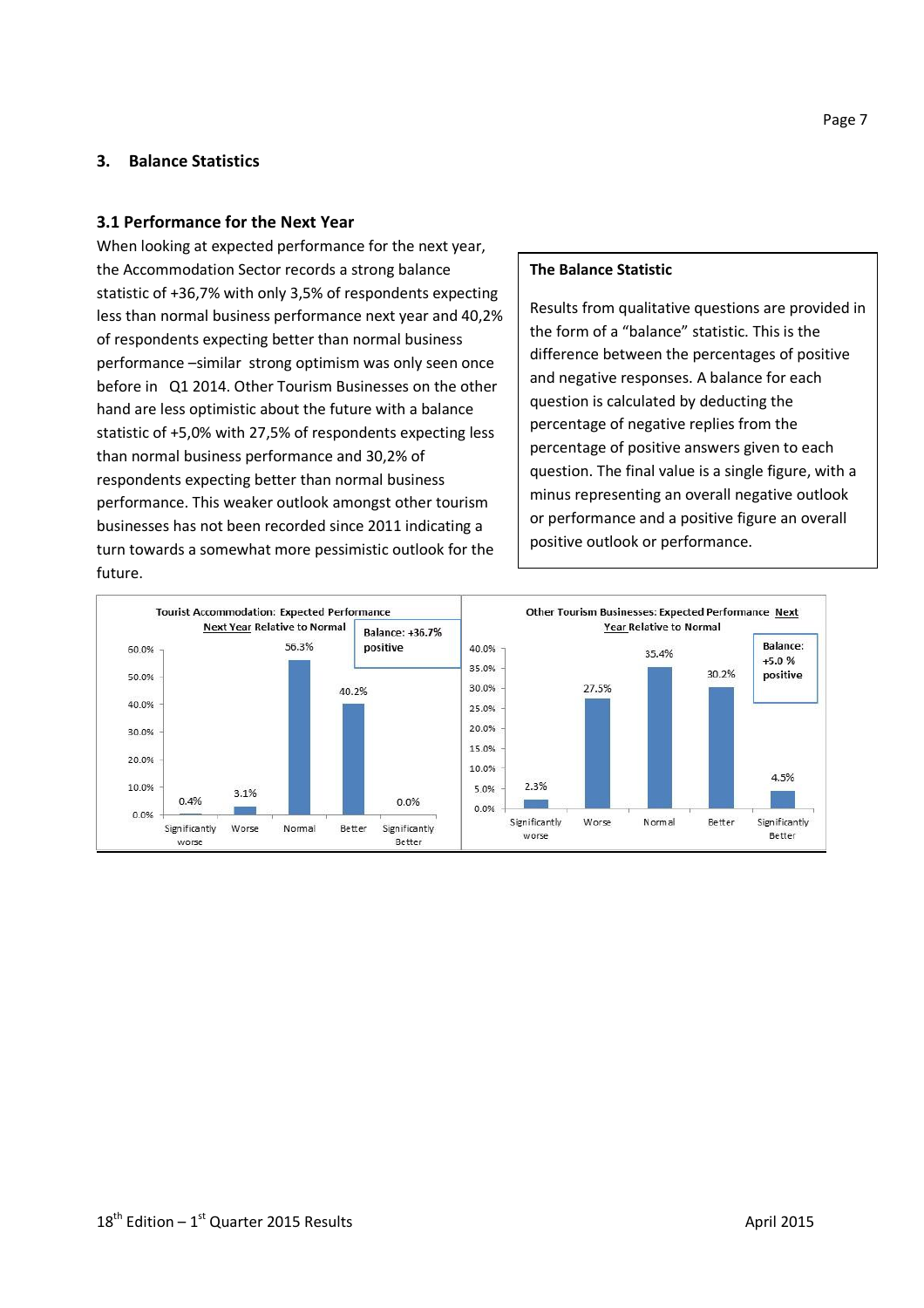|      |                            | <b>Accommodation Sector</b> | <b>Other Sector</b> |
|------|----------------------------|-----------------------------|---------------------|
|      | $1st$ Quarter              | $-27.7%$                    | $+13%$              |
|      | 2 <sup>nd</sup><br>Quarter | $-40.2%$                    | $-5.4%$             |
| 2011 | $3^{\text{rd}}$<br>Quarter | $-70.3%$                    | $-3.2%$             |
|      | $4^{\text{th}}$<br>Quarter | $-53.0%$                    | $-16.9%$            |
|      | 1 <sup>st</sup><br>Quarter | $-24.5%$                    | $+17.2%$            |
|      | 2 <sup>nd</sup> Quarter    | $-11.7%$                    | $+15.3%$            |
| 2012 | 3 <sup>rd</sup> Quarter    | $-3.8%$                     | $+10.5%$            |
|      | $4th$ Quarter              | $-0.6%$                     | $+37.6%$            |
|      | $1st$ Quarter              | $+13.1%$                    | $+29.7%$            |
|      | 2 <sup>nd</sup> Quarter    | $-12.7%$                    | $+15.2%$            |
| 2013 | $3rd$ Quarter              | $-13.6%$                    | +34.5%              |
|      | $4th$ Quarter              | $-22.4%$                    | $+28.4%$            |
|      | 1 <sup>st</sup> Quarter    | +34.2%                      | +47.3%              |
|      | $2nd$ Quarter              | $+5.1%$                     | $+20.0%$            |
| 2014 | 3rd Quarter                | 0.0%                        | $+15.5%$            |
|      | 4 <sup>th</sup> Quarter    | $-6.3%$                     | $+19.2%$            |
| 2015 | $1st$ Quarter              | $+36,7%$                    | $+5,0%$             |

#### Summary of the Next Year Balance Statistic

#### 3.2 Employment Levels Next Quarter

Overall employment levels for next quarter are expected to remain the same with slight negative employment balances in both indexes. The Accommodation Sector recorded a balance statistic of -1,8% with 3% of respondents expecting to decrease employment levels compared to 1,3% expecting to increase employment levels. Other Tourism Businesses recorded a balance statistic of -4,1% with 9,5% of respondents expecting to decrease employment levels compared to 5,3% expecting to increase employment levels. Notably, this is the first low / negative balance statistic recorded since Q4 2012.

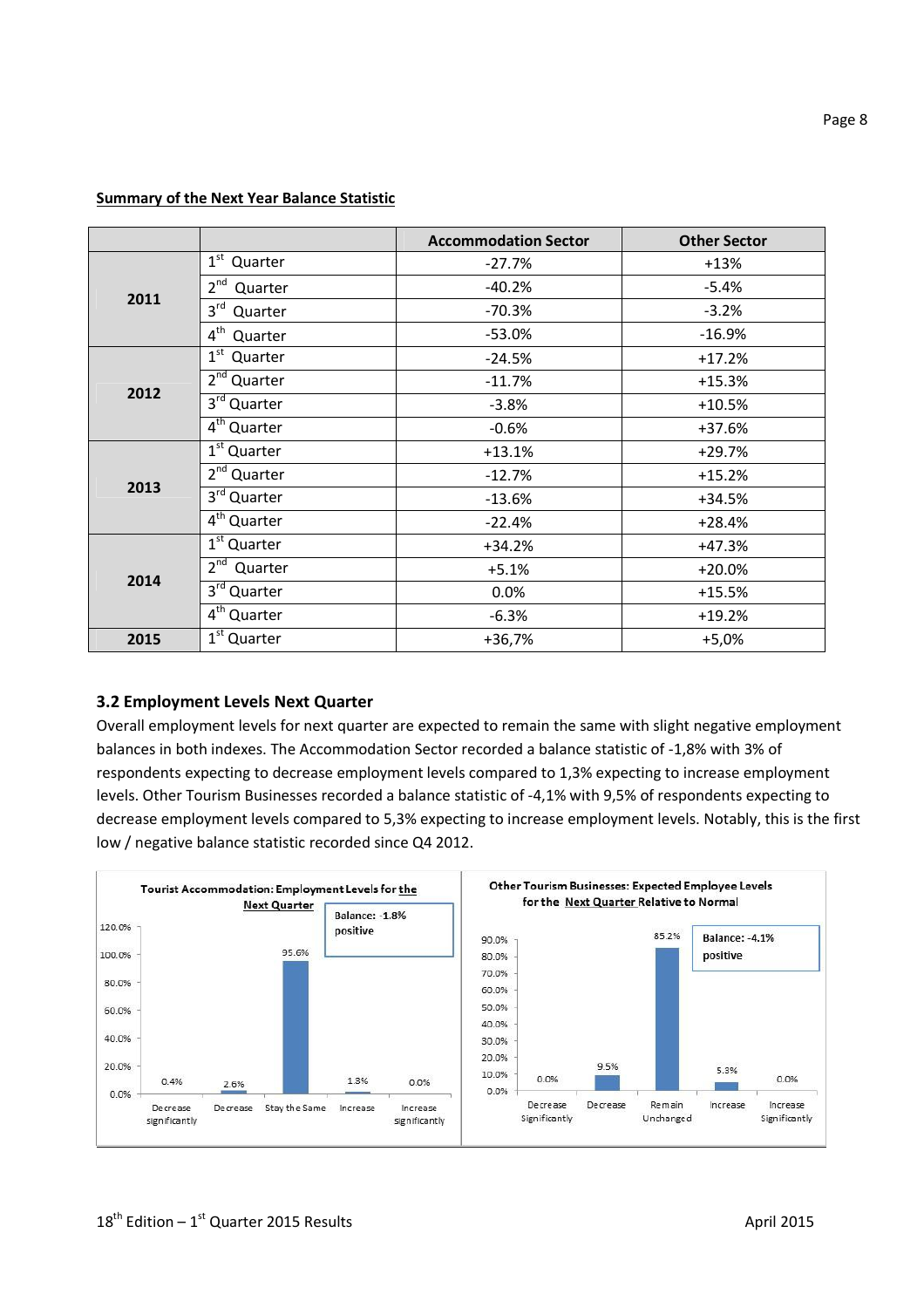|      |                                    | <b>Accommodation Sector</b> | <b>Other Sector</b> |
|------|------------------------------------|-----------------------------|---------------------|
|      | $1^{\rm st}$<br>Quarter            | $-23.7%$                    | $-28.9%$            |
|      | 2 <sup>nd</sup><br>Quarter         | $-25.3%$                    | $-12.3%$            |
| 2011 | $3^{\text{rd}}$<br>Quarter         | $-17.4%$                    | $+1.8%$             |
|      | $4^{\text{th}}$<br>Quarter         | $-15.4%$                    | $+1.6%$             |
|      | $1^{\rm st}$<br>Quarter            | $-17.3%$                    | $-3.0%$             |
|      | 2 <sup>nd</sup> Quarter            | $-3.9%$                     | $+7.4%$             |
| 2012 | 3 <sup>rd</sup> Quarter            | $+6.4%$                     | $-0.6%$             |
|      | $4th$ Quarter                      | $+5.3%$                     | $-8.3%$             |
|      | $1st$ Quarter                      | $+0.9%$                     | $+12.5%$            |
|      | 2 <sup>nd</sup> Quarter            | $-0.2%$                     | 0.0%                |
| 2013 | 3rd Quarter                        | $+8.7%$                     | $+10.9%$            |
|      | $\overline{4}^{\text{th}}$ Quarter | $-19.4%$                    | $+8.8%$             |
|      | $1st$ Quarter                      | $-49.7%$                    | $+12.1%$            |
| 2014 | $2^{nd}$<br>Quarter                | $+2.8%$                     | $+8.6%$             |
|      | 3 <sup>rd</sup> Quarter            | $-4.5%$                     | $+15.3%$            |
|      | 4 <sup>th</sup> Quarter            | $+35,3%$                    | $+7.5%$             |
| 2015 | 1 <sup>st</sup><br>Quarter         | $-1.8%$                     | $-4.1%$             |

# Summary of the Employment Balance Statistic Historical Results

# 3.3 Capacity Growth Expectations

When looking at capacity expansion for next quarter, the Accommodation Sector remains positive recording a strong positive balance statistic of +48,5% with 0,4% of respondents expecting to decrease capacity compared to 48,9% of respondents expecting to increase capacity. Other Tourism Businesses on the other hand, expect a negative balance statistic of -9,7% ending their very positive outlook which has lasted since Q2 2011.

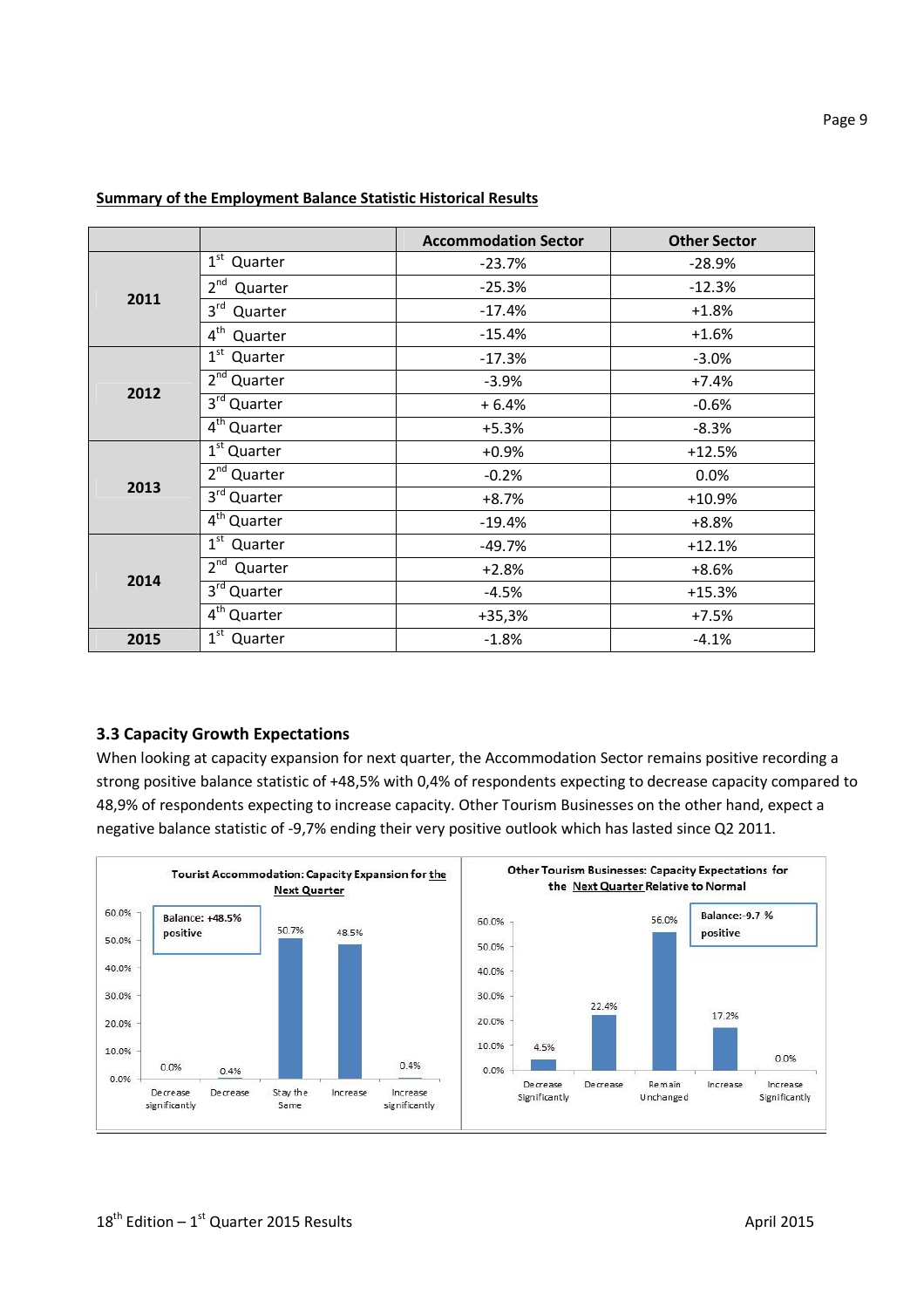|      |                                    | <b>Accommodation Sector</b> | <b>Other Sector</b> |
|------|------------------------------------|-----------------------------|---------------------|
|      | $1^{\rm st}$<br>Quarter            | $+14.3%$                    | $-11.1%$            |
|      | 2 <sup>nd</sup><br>Quarter         | $+12.6%$                    | $+9.3%$             |
| 2011 | 3 <sup>rd</sup><br>Quarter         | $+9.6%$                     | $+24.8%$            |
|      | $4^{\text{th}}$<br>Quarter         | $-3.3%$                     | $+21.0%$            |
|      | 1 <sup>st</sup><br>Quarter         | $+7.4%$                     | $+20.7%$            |
|      | 2 <sup>nd</sup> Quarter            | $+25.6%$                    | $+7.2%$             |
| 2012 | 3 <sup>rd</sup> Quarter            | $+22.5%$                    | $+30.3%$            |
|      | $\overline{4}^{\text{th}}$ Quarter | $+11.1%$                    | $+26.1%$            |
|      | $1st$ Quarter                      | $+2.0%$                     | $+15.5%$            |
| 2013 | 2 <sup>nd</sup> Quarter            | $-15.6%$                    | $+22.4%$            |
|      | $3rd$ Quarter                      | $+14.1%$                    | $+27.4%$            |
|      | $4th$ Quarter                      | $+5.4%$                     | $+40.7%$            |
|      | $1st$ Quarter                      | $+37.5%$                    | $+22.1%$            |
| 2014 | $2^{nd}$<br>Quarter                | $+7.1%$                     | $+17.7%$            |
|      | 3 <sup>rd</sup> Quarter            | $+3.9%$                     | $+26.3%$            |
|      | 4 <sup>th</sup> Quarter            | $+61.6%$                    | $+18.6%$            |
| 2015 | $1st$ Quarter                      | $+48.5%$                    | $-9.7%$             |

# Summary of the Capacity Growth Balance Statistic Historical Results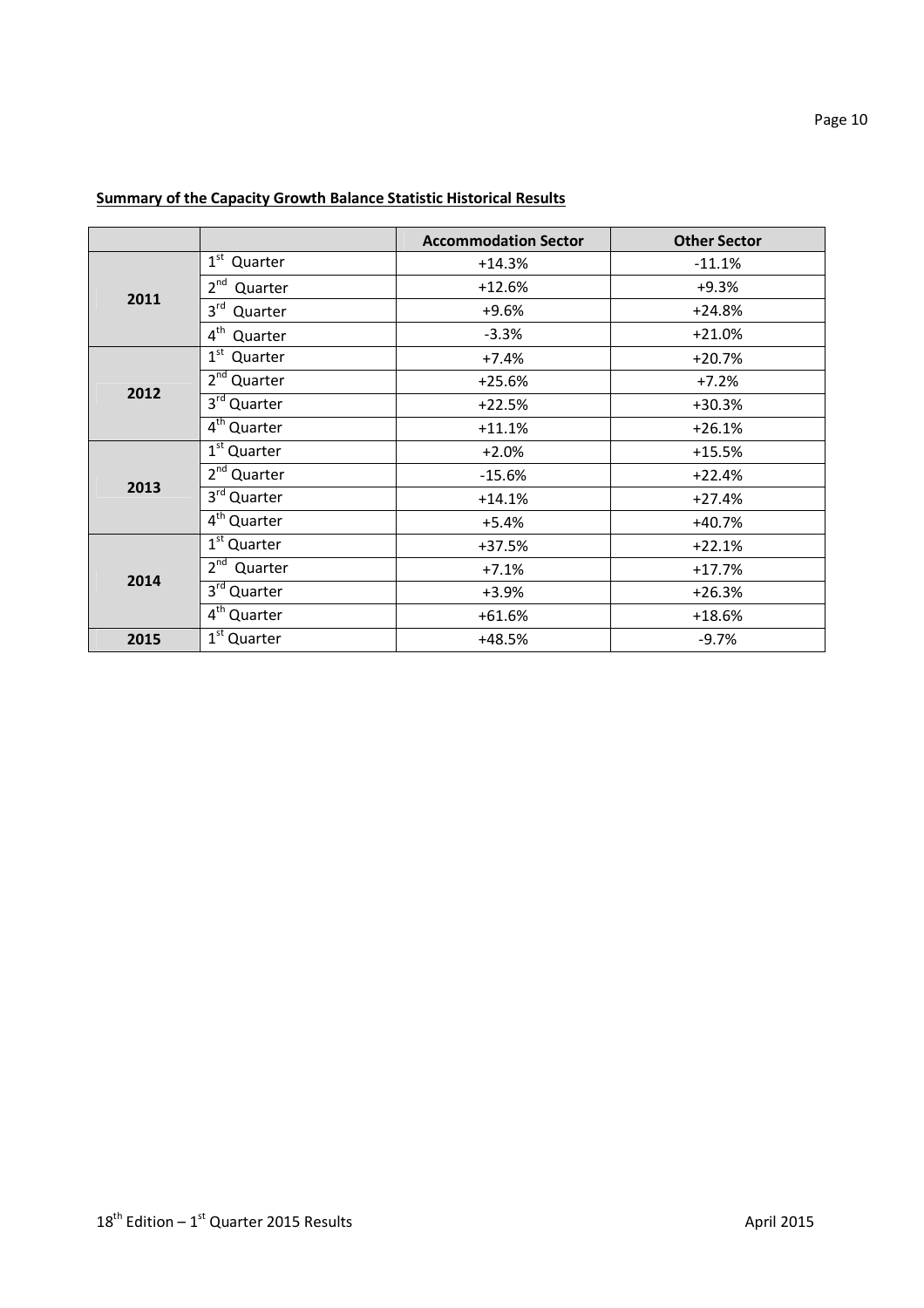# 4. Factors Affecting Business Conditions

With regard to the performance of the Tourism Industry, the TBI considers both positive and negative factors which possibly have an impact on the performance of the industry.

# 4.1 Negative Factors – Last Quarter

- Cost of inputs still remains the greatest negative contributing factor to business performance for the Accommodation Sector (the  $11<sup>th</sup>$  consecutive time) with 42% of respondents citing it.
- Insufficient overseas leisure demand continues to be prominent with 29% of respondents citing it as a negative contributing factor, but quite a lot lower than the percentage recorded last quarter, 40%.
- Other cited negative contributing factors include:
	- $\triangleright$  Water and power interruptions;
	- $\triangleright$  Increased rates and taxes;
	- $\triangleright$  The Ebola virus:
	- $\triangleright$  Increased cost of travel due to tolls and price of fuel;
	- $\triangleright$  Visa restrictions;
	- $\triangleright$  The poor economic outlook;
	- $\triangleright$  Union strikes; and
	- $\triangleright$  Negative publicity on online websites.



- With regard to Other Tourism Businesses, insufficient overseas leisure demand (38%) and insufficient domestic leisure demand (36%) were more prominent this last quarter compared to prior quarters and featured as the most cited contributing factors. In addition to this, competitor market behaviour (36%) and insufficient domestic business demand (36%) still continue to strain business performance.
- Other cited negative contributing factors include:
	- $\triangleright$  Fires around the Cape Peninsula;
	- $\triangleright$  The Ebola virus and perceptions thereof:
	- $\triangleright$  Visa restrictions: and
	- $\triangleright$  Lowered international business confidence.

Page 11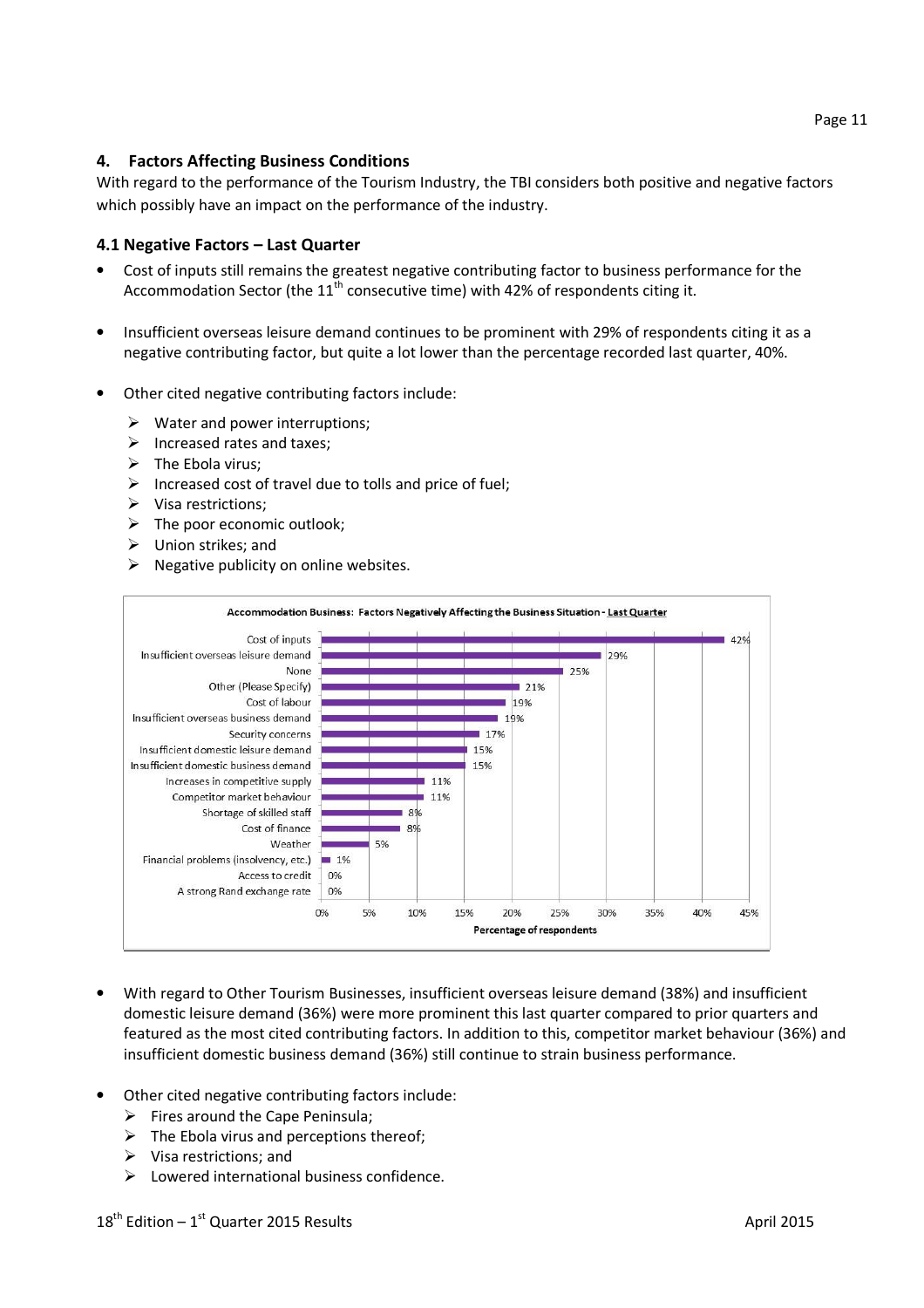

#### 4.2 Negative Factors – Next Quarter

- The Accommodation Sector expects cost of inputs (39%) and insufficient overseas leisure demand (39%) to continue to be negative contributing factors on business performance. Insufficient domestic leisure demand (36%) and cost of labour (33%) are expected to feature more prominently next quarter.
- Similar to last quarter expected negative contributing factors include:
	- $\triangleright$  Water and power interruptions;
	- $\triangleright$  The Ebola virus;
	- $\triangleright$  Increased cost of travel due to tolls and price of fuel;
	- $\triangleright$  Visa restrictions; and
	- $\triangleright$  Union strikes.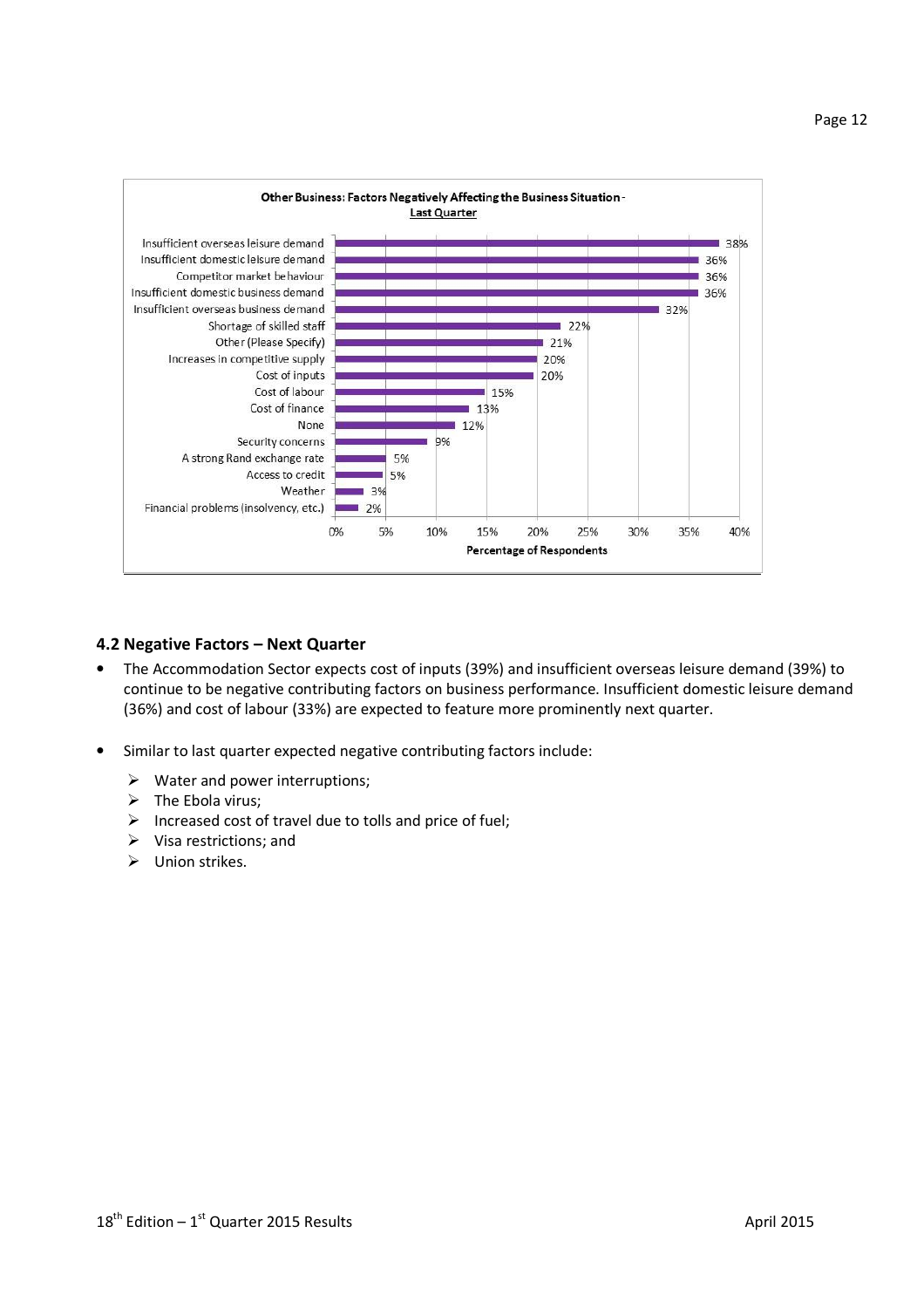



- The negative outlook for Other Tourism Businesses reflect strongly with regard to their expectations for next quarter with insufficient overseas leisure demand (48%), insufficient domestic business demand (45%), insufficient domestic leisure demand (38%), insufficient overseas business demand (35%), competitor market behaviour (34%) and increases in competitive supply (33%) all affecting from a third to almost half of businesses .
- Similar to last quarter additional negative contributing factors expected include:
	- $\triangleright$  The Ebola virus and perceptions thereof;
	- $\triangleright$  Visa restrictions; and
	- Lowered international business confidence.

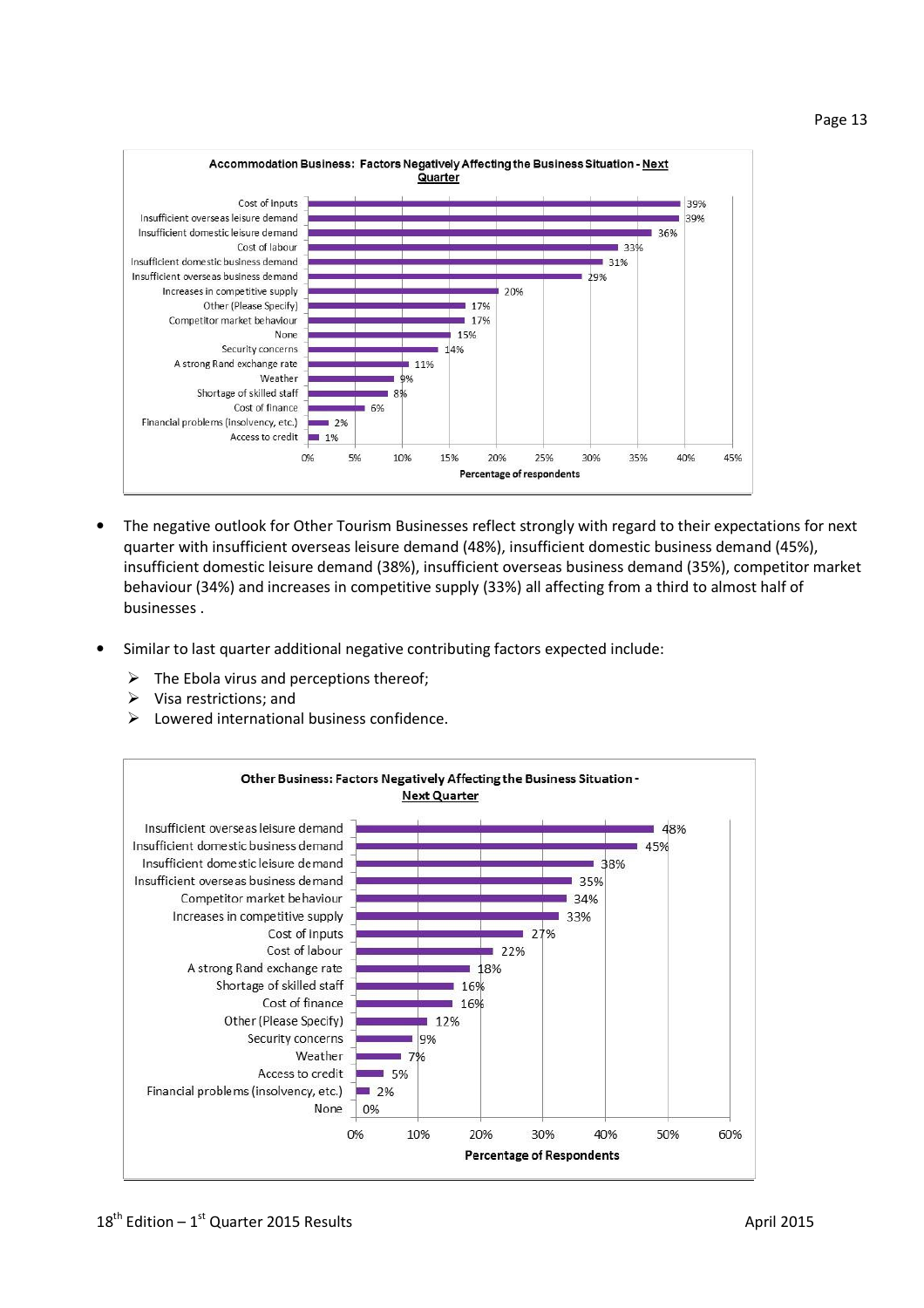#### 4.3 Positive Factors – Last Quarter

- A weak exchange rate continues to feature as the main positive contributing factor with 36% and 56% for the Accommodation Sector and Other Tourism Businesses respectively. Very few other positive factors figure and only strong overseas leisure demand for Other Businesses tops more than a quarter of respondents seeing it this as a positive factor.
- Other cited positive contributing factors include:
	- $\triangleright$  Strong internal marketing strategies; and
	- $\triangleright$  The lower cost of fuel.

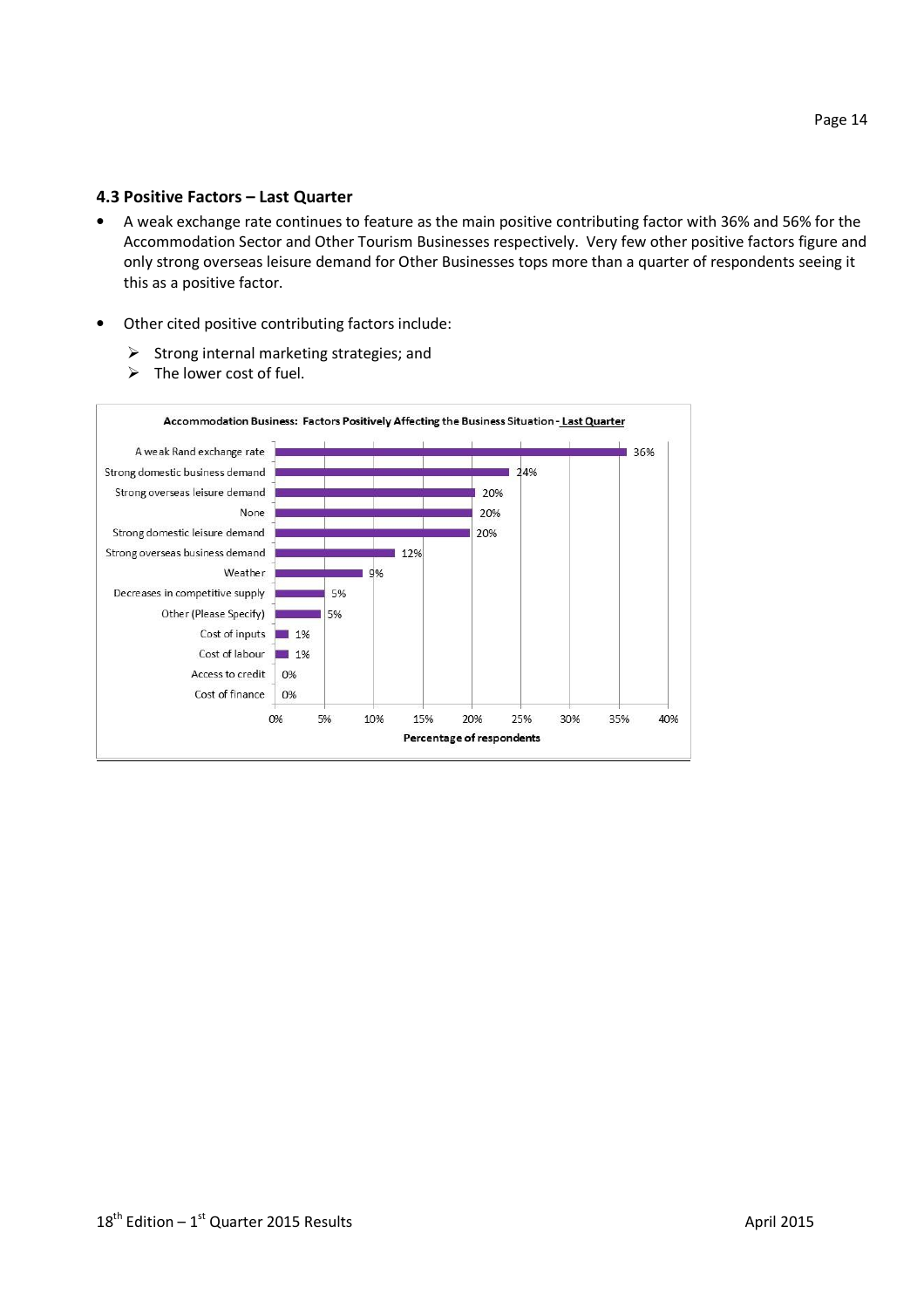

# 4.4 Positive Factors – Next Quarter

- More of the Accommodation Sector remain optimistic and expect strong domestic leisure demand (39%). While not cited by major levels of respondents, strong demand across all major segments ranges from 12% to 39%.
- A weak exchange rate is expected to continue to have a positive impact on most businesses with the Accommodation Sector 35% of all respondents and 56% of Other Tourism Businesses respondents citing this factor.
- Additional positive contributing factors cited include improved security, refurbishments and improved marketing.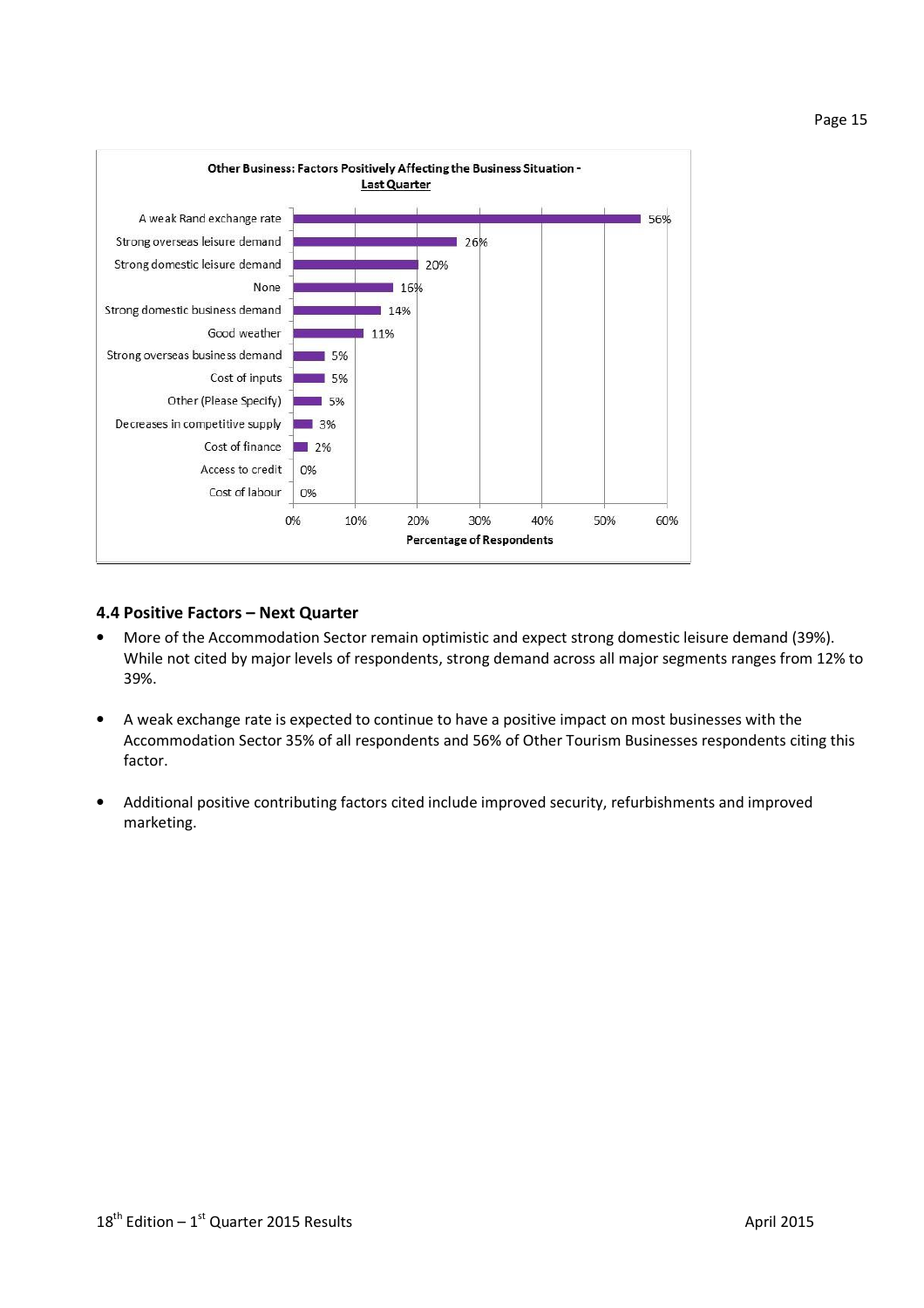



#### 5. Additional Questions – Ebola and Visas/Birth certificates

Respondents were asked what level of impact, if any, the Ebola outbreak has had on their business in the last year. The outcome is as follows:

• More than half (56,7%) of the Tourism Industry have experienced some sort of negative impact as a result of the Ebola virus.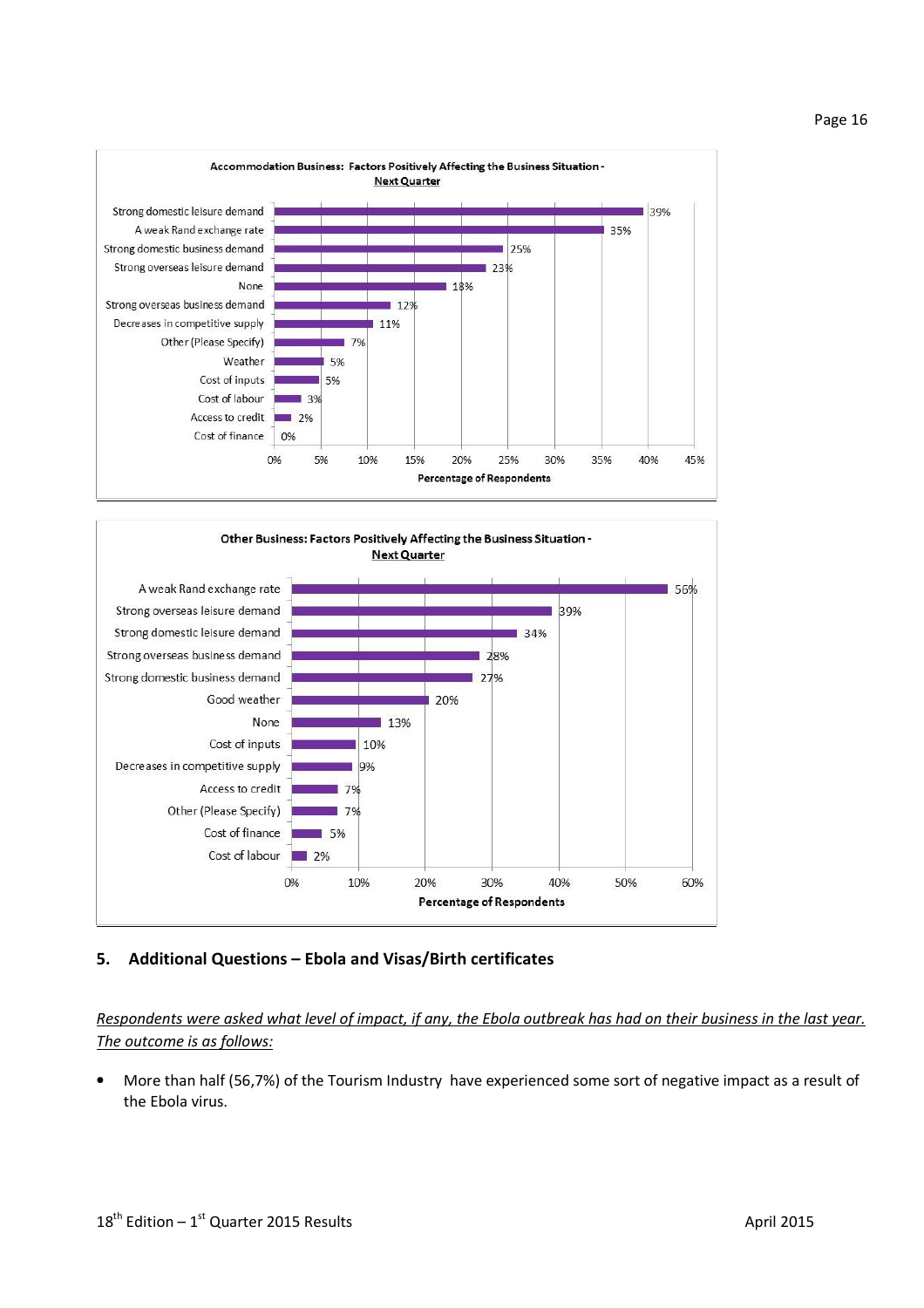Page 17



• Other Tourism Businesses are more susceptible to the effects of the Ebola virus with 73,3% experiencing negative impacts compared to the 48,3% of respondents for the Accommodation Sector citing the same.



Respondents were asked which best describes the change in tourism numbers, due to the Ebola crisis (reference to the above question), for each of the below regions in the last year?

The figure below provides an illustration of the respondents who have experienced an impact, whether positive or negative, as a result of the Ebola virus: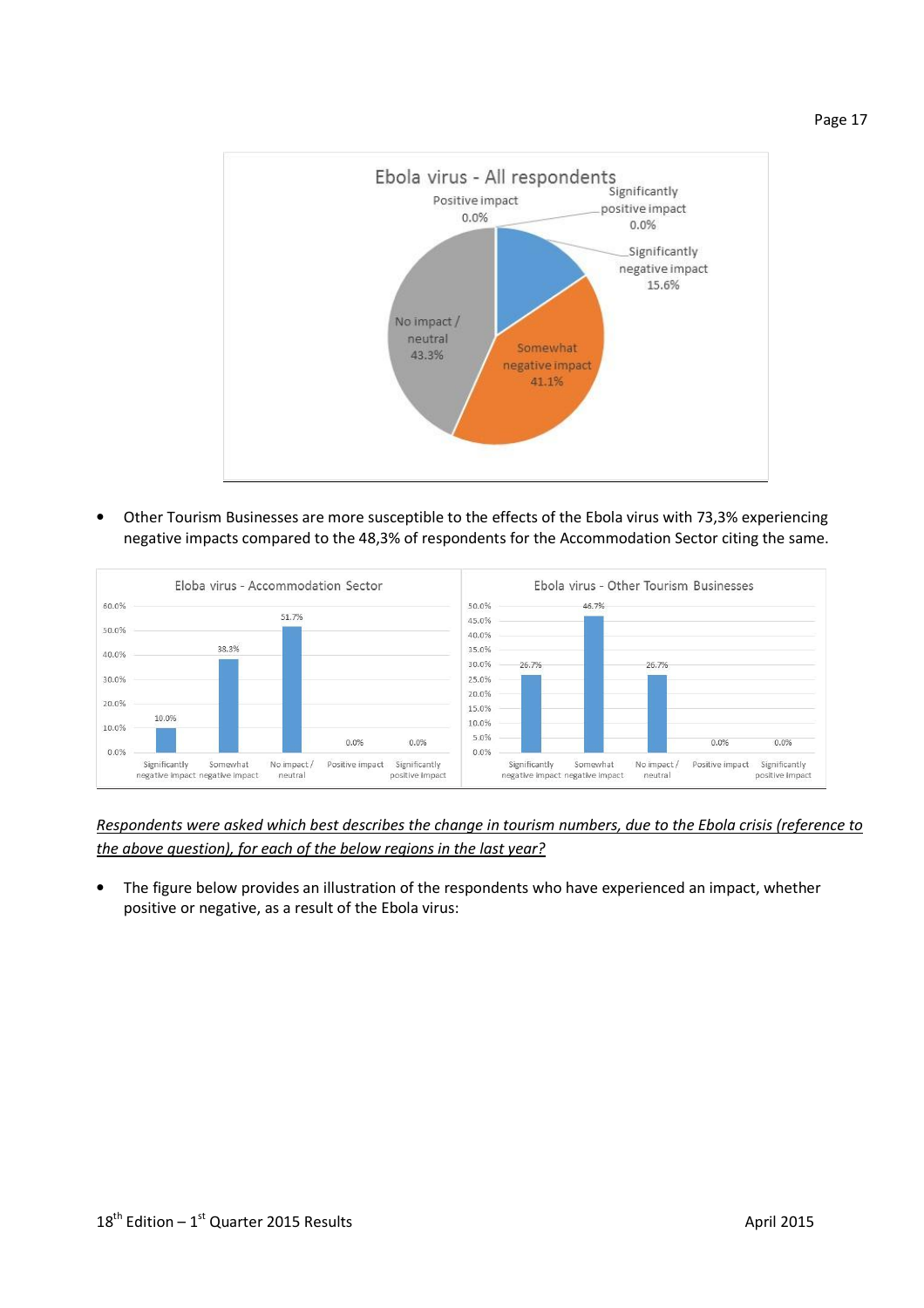#### Page 18

#### Ebola virus impact by region



- Major markets negatively affected shown in the above illustration tend to be Europe and North America with 66,7% and 56,9% respectively citing a decline in tourism numbers from these regions due to the Ebola virus.
- Additional comments cited include: No PR done to rectify the negative perception of the Ebola virus in Africa, including South Africa, and the ignorance of people unaware of the proximity of South Africa from the affected countries.

# Respondents were asked whether the pending requirement (albeit changing in timetable and specifics) for children to carry unabridged birth certificates had a direct impact on their business

• 37% of respondents have experienced an impact as a result of the pending introduction of the unabridged birth certificates.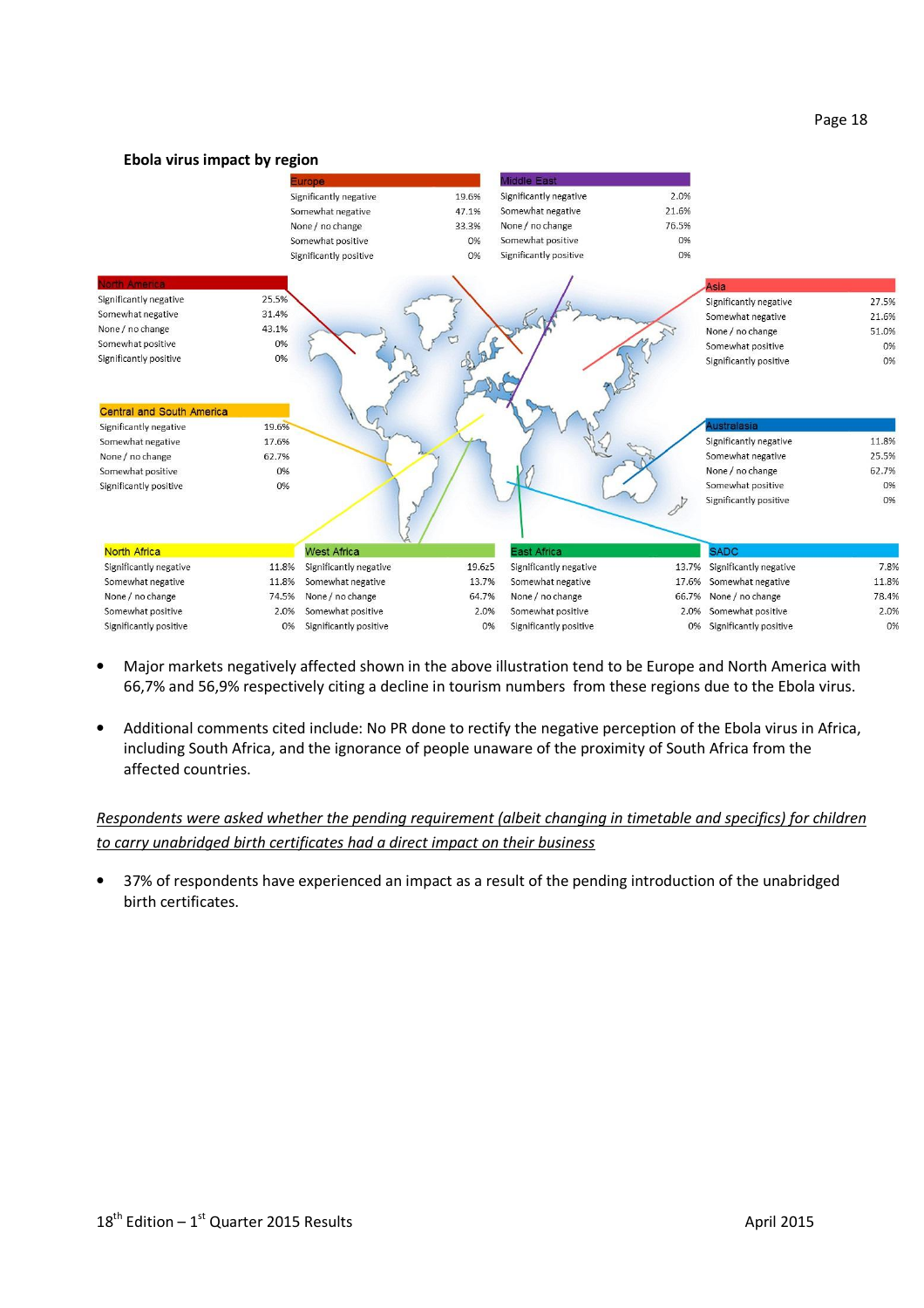

• Other Tourism Businesses (59,3% of respondents) prove to be more prone to the negative impact of the unabridged birth certificates compared to the Accommodation Sector (24,5% of respondents).

|                                                             | Unabridged birth certificates - Accommodation<br>Sector                          |                         |                                                                               | <b>Businesses</b>                                                      | Unabridged birth certficates - Other Tourism |
|-------------------------------------------------------------|----------------------------------------------------------------------------------|-------------------------|-------------------------------------------------------------------------------|------------------------------------------------------------------------|----------------------------------------------|
| 80.0%<br>70.0%<br>60.0%<br>50.0%<br>40.0%<br>30.0%<br>20.0% | 75.5%<br>16.3%<br>8.2%                                                           |                         | 45.0%<br>40.0%<br>35.0%<br>30.0%<br>25.0%<br>18.5%<br>20.0%<br>15.0%<br>10.0% | 40.7%                                                                  | 40.7%                                        |
| 10.0%<br>0.0%                                               | Significantly negative Somewhat negative No impact / neutral<br>impact<br>impact | 0.0%<br>Positive impact | 5.0%<br>$0.0\%$<br>impact                                                     | Significantly negative Somewhat negative No impact / neutral<br>impact | 0.0%<br>Positive impact                      |

Respondents were asked whether the requirement for biometric visas / presentation in person at embassies / consulates had a direct impact on their business

• 47% of respondents, almost half, have experienced a negative impact due to the new visa regulations.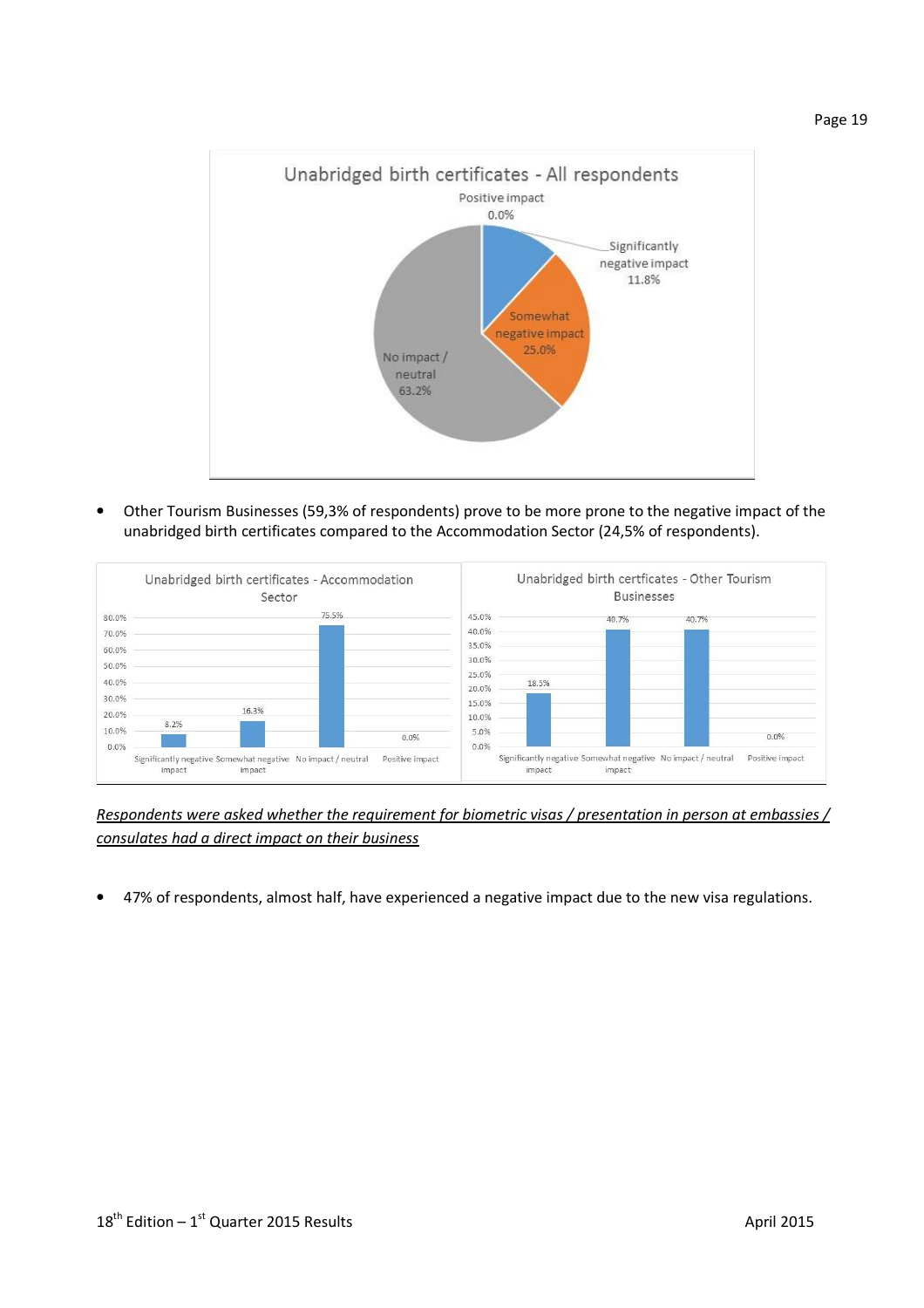

• Again, Other Tourism Businesses (58,6%) cite greater negative impacts compared to the Accommodation Sector (40,7%).

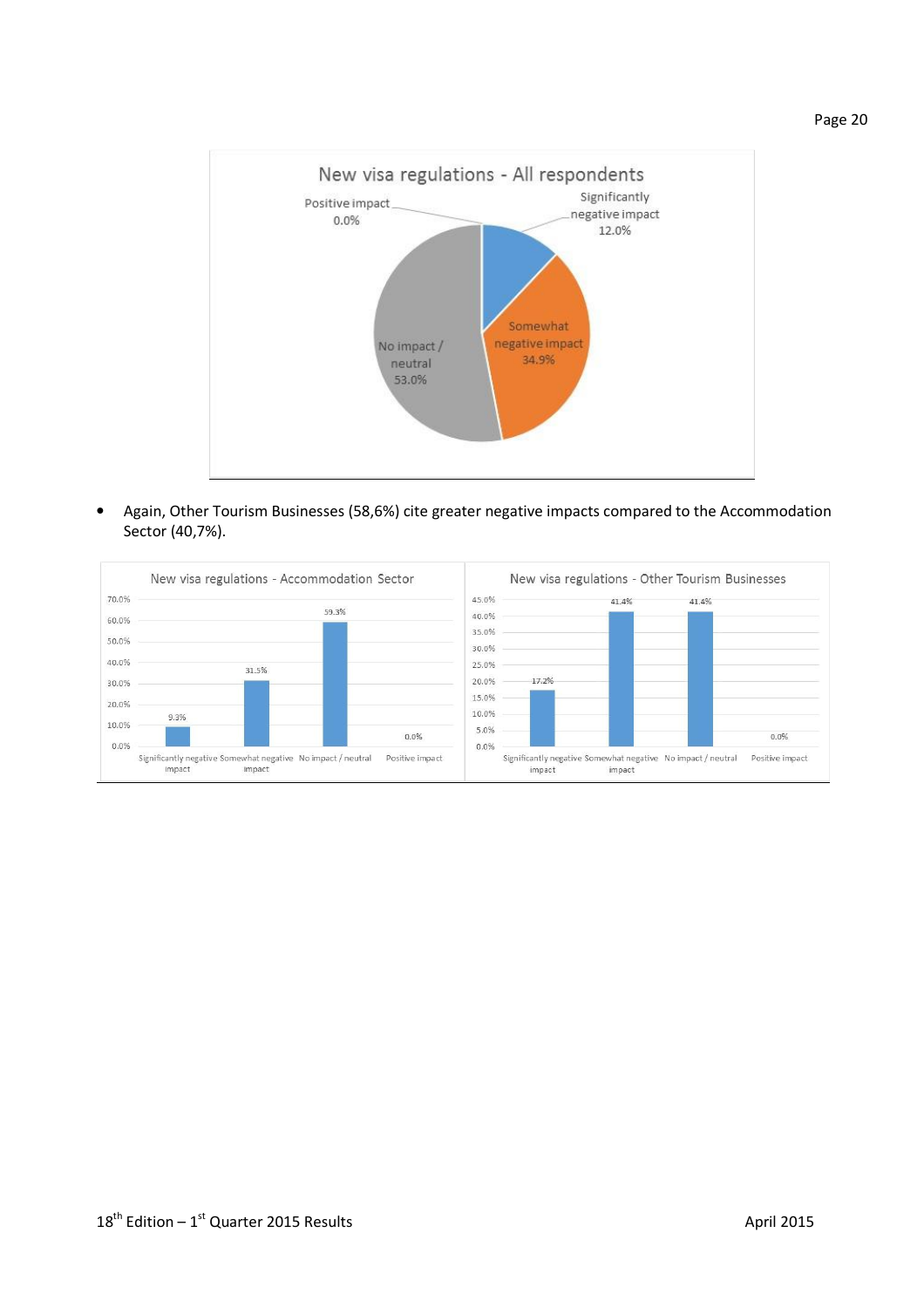## 6. General Business Indicators

|      | <b>Quarter 1</b> | <b>Quarter 2</b> | <b>Quarter 3</b> | <b>Quarter 4</b> |
|------|------------------|------------------|------------------|------------------|
| 2010 |                  | 36               | 47               | 44               |
| 2011 | 55               | 48               | 39               | 38               |
| 2012 | 52               | 41               | 47               | 46               |
| 2013 | 52               | 48               | 44               | 43               |
| 2014 |                  | 41               | 46               |                  |
| 2015 | 49               |                  |                  |                  |

The Quarterly RMB/BER Business Confidence Index ("RMB/BER") is shown in the table below.

Source: BER

As 50 indicates neutral levels of confidence, the index has largely been in negative territory since 2010 with exceptions in the first quarters of 2011, 2012 and 2013 and quarter 4 2014. This quarter, however, showed a slight dip in the index to just below almost normal business performance with 49 reflecting a slightly worse level to that of the TBI for the same period.

The SACCI Business Confidence Index ("BCI") is a composite indicator, as oppose to a tendency survey. The BCI is a market-related index that reflects not what business is saying, but what it is doing and experiencing. It is therefore not an opinion/perception-based index. Even though the BCI is not a tendency survey like the TBI, it is another regular and timeous indicator of economic activity to which the TBI can be compared.

The index is based on the average economic activity for 2005 being a base of 100. The index rose above 100 in 2006 reaching 119 at its highest level and stayed above 100 in the early part of 2007 and thereafter declined.

The SACCI BCI from 2011 -2015 is presented in the below table.

| Year                     | 2011       |                |              |       |       |       |      |      |            |      |            |            |
|--------------------------|------------|----------------|--------------|-------|-------|-------|------|------|------------|------|------------|------------|
| <b>Month</b>             | Jan        | Feb            | <b>March</b> | Apr   | May   | Jun   | Jul  | Aug  | <b>Sep</b> | Oct  | <b>Nov</b> | <b>Dec</b> |
| <b>SACCI BCI</b>         | 103.1      | 101.9          | 104.2        | 102.5 | 101.2 | 102.4 | 99   | 98.6 | 98.4       | 97.5 | 97.4       | 99.1       |
| <b>Quarterly Average</b> |            | 103.1          |              |       | 102.0 |       |      | 98.7 |            |      | 98.0       |            |
| Year                     |            |                |              |       |       |       | 2012 |      |            |      |            |            |
| <b>Month</b>             | Jan        | Feb            | <b>March</b> | Apr   | May   | Jun   | Jul  | Aug  | <b>Sep</b> | Oct  | <b>Nov</b> | <b>Dec</b> |
| <b>SACCI BCI</b>         | 97.1       | 99.5           | 95.7         | 94.3  | 92.8  | 94.9  | 90.9 | 95   | 91.7       | 92   | 91.7       | 93         |
| <b>Quarterly Average</b> |            | 97.4           |              |       | 94.0  |       |      | 92.5 |            |      | 92.2       |            |
| Year                     | 2013       |                |              |       |       |       |      |      |            |      |            |            |
| <b>Month</b>             | <b>Jan</b> | Feb            | <b>March</b> | Apr   | May   | Jun   | Jul  | Aug  | Sep        | Oct  | <b>Nov</b> | <b>Dec</b> |
| <b>SACCI BCI</b>         | 94.0       | 93.0           | 90.4         | 92.3  | 90.4  | 90.2  | 90.7 | 90.5 | 91.4       | 91.1 | 90.8       | 91.9       |
| <b>Quarterly Average</b> |            | 92.5           |              |       | 91.0  |       |      | 90.9 |            |      | 91.3       |            |
| Year                     |            |                |              | 2014  |       |       |      |      |            |      |            |            |
| <b>Month</b>             | Jan        | Feb            | <b>March</b> | Apr   | May   | Jun   | Jul  | Aug  | Sep        | Oct  | <b>Nov</b> | <b>Dec</b> |
| <b>SACCI BCI</b>         | 90.5       | 91.9           | 92.7         | 92.6  | 88.9  | 89.7  | 87.9 | 89   | 89.2       | 88.8 | 90.8       | 88.3       |
| <b>Quarterly Average</b> |            | 91.7           |              |       | 90.4  |       |      | 88.7 |            |      | 89.3       |            |
| Year                     |            | -------------- |              | 2015  |       |       |      |      |            |      |            |            |
| <b>Month</b>             | Jan        | Feb            | <b>March</b> | Apr   | May   | Jun   | Jul  | Aug  | Sep        | Oct  | <b>Nov</b> | <b>Dec</b> |
| <b>SACCI BCI</b>         | 89.3       | 92.8           | 89.1         |       |       |       |      |      |            |      |            |            |
| Quarterly Average        |            | 90.4           |              |       |       |       |      |      |            |      |            |            |